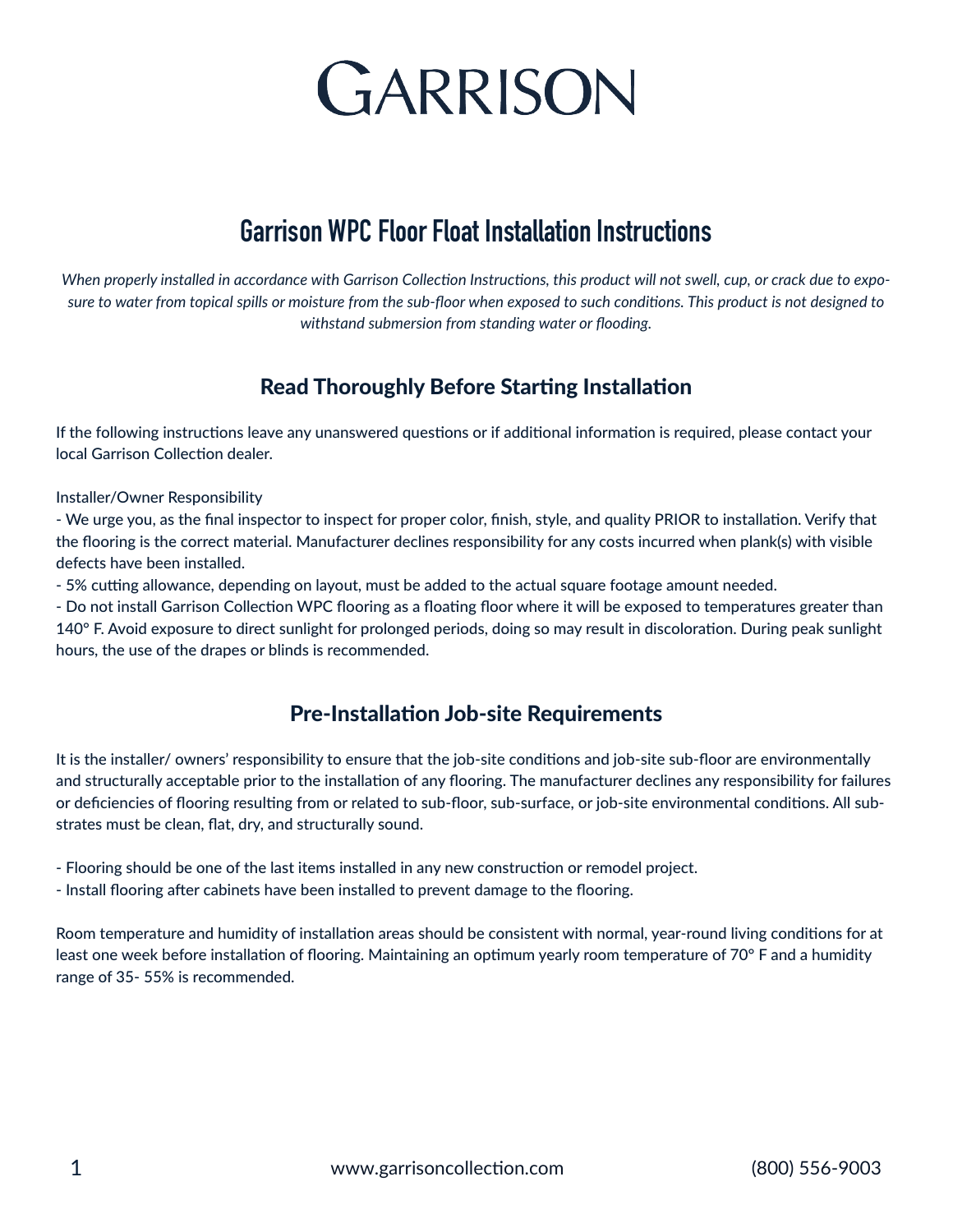

## Pre-Installation Sub-floor Requirements

Note: All sub-floors must be flat to within 3/16" in 10' or 1/8" in 6'.

#### **Subfloors**

- Do not install material over wood sub-floors that lay directly on concrete or over dimensional lumber or plywood used over concrete. Refer to ASTM F1482 for panel underlayment recommendations.

- Do not apply sheet plastic over wood sub-floors.

- Basements and crawl spaces must be dry. Use of a 6 mil black polyethylene is required to cover 100% of the crawl space earth. Crawl space clearance from ground to underside of joist is to be no less than 18" and perimeter vent spacing should be equal to 1.5% of the total square footage of the crawl space area to provide cross ventilation. Where necessary, local regulations prevail.

- All other sub-floors - Plywood, OSB, particleboard, chipboard, wafer board, etc. must be structurally sound and must be installed following their manufacturer's recommendations. Local building codes may only establish minimum requirements of the flooring system and may not provide adequate rigidity and support for proper installation and performance. If needed add an additional layer of APA rated underlayment, fasten and secure according to the underlayment manufacturer's recommendations.

- Resilient flooring is not recommended directly over fire-retardant treated plywood or preservative treated plywood. An additional layer of APA rated 1/4" thick underlayment should be installed.

#### **Concrete Sub-floors**

- Floors shall be smooth, permanently dry, clean, and free all foreign material such as dust, wax, solvents, paint, grease, oils, and old adhesive residue. The surface must be hard and dense, and free from powder or flaking.

- New concrete slabs must be dry. Maximum moisture level per CaCl test method is 5 lbs. per 1000 in 24 hr. Maximum level for ASTM 2170 In-situ Relative humidity test method - 85%.

- Do no install over concrete with a history of high moisture or hydrostatic conditions.

- Ph level of concrete should be between 7-10.

- The final responsibility for determining if the concrete is dry enough for installation of the flooring lies with the floor covering installer.

WARNING! Do not Sand, dry sweep, dry scrape, drill, saw, bead-blast or mechanically chip or pulverize existing resilient flooring, backing, lining felt, asphaltic "cutback" adhesives or other adhesives.

These products may contain either asbestos fibers and/or crystalline silica. Avoid creating dust. Inhalation of such dust is a cancer and respiratory tract hazard. Smoking by individuals exposed to asbestos fibers greatly increases the risk of serious bodily harm. Unless positively certain that the product is a non-asbestos-containing material, you must presume it contains asbestos. Regulations may require that the material be tested to determine asbestos content and may govern the removal and disposal of material. See current edition of the Resilient Floor Covering Institute (RFCI) publication Recommended Work Practices for Removal of Resilient Floor Coverings for detailed information and instructions on removing all resilient covering structures. For current information go to www.rfci.com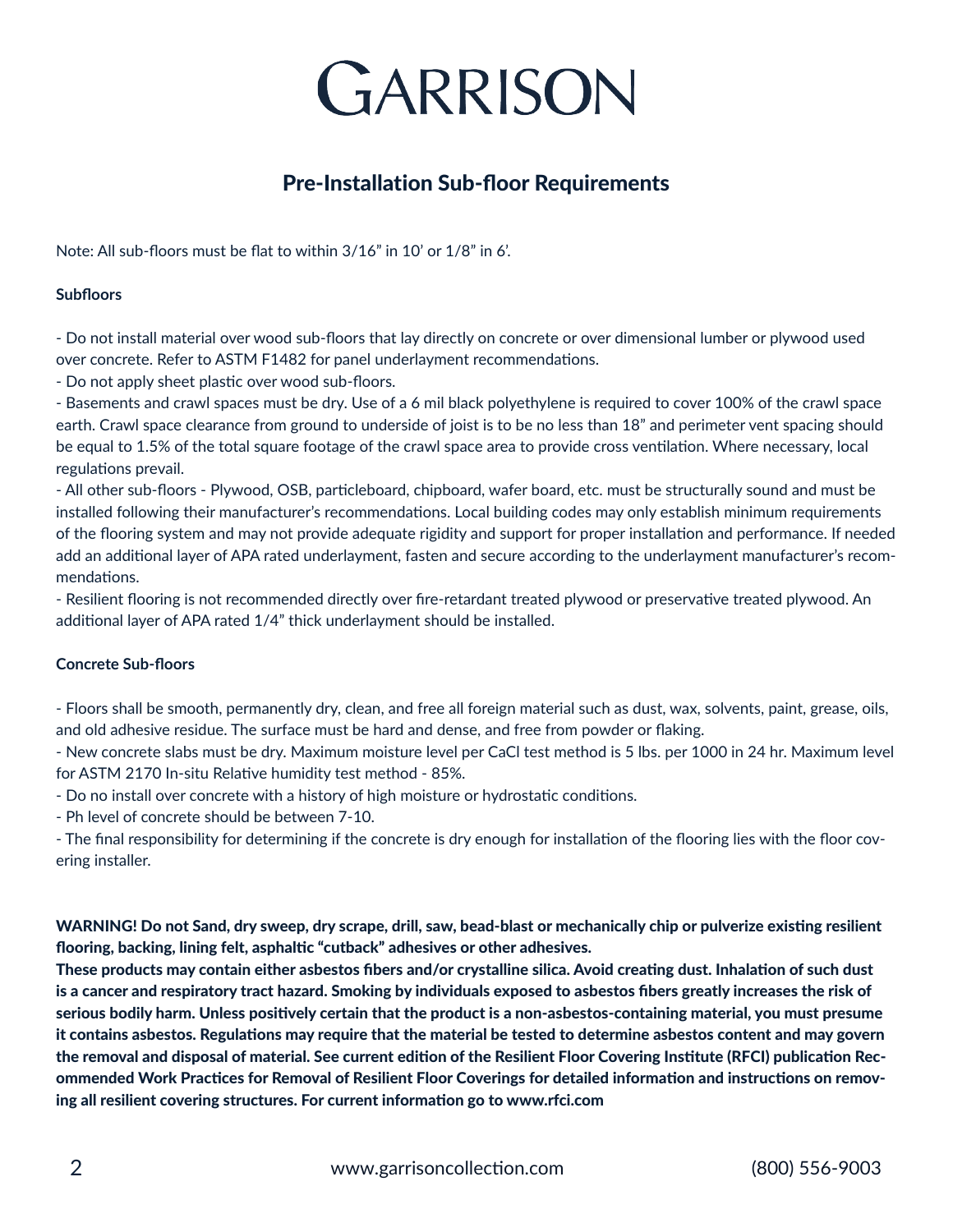## GARRISON

#### Existing Floor Coverings

- Garrison Collection WPC flooring can be installed over most existing hard–surface floor coverings (including ceramic tile) provided that the existing floor surface is clean, flat dry and structurally sound.

- Existing sheet vinyl floors should not be heavily cushioned and not exceed more than one layer in thickness.

- Installation is NOT allowed over any type of carpet.

- Do NOT install over wood sub-floor or wood floors adhered to concrete or ceramic tile.

- Never use solvents or citrus adhesive removers to remove old adhesive residue. Solvent residue left in and on the subfloor may affect the new floor covering.

Scrape, plane or fill uneven boards, holes or cracks using floor-leveling compound if sub-floor is uneven — over 3.2 mm (1/8 in) within a span of 1.2 m (4 ft). If installing over existing tile, use a floor leveling compound to skim coat grout lines.

## Starting Your Installation

- For floating installations, an additional underlayment is not recommended.

- Note: Larger rooms require additional expansion space. Add 1/16" to the width of the expansion space for every 3' the room extends beyond 25'. Dimensions exceeding 40' in length or width – it is recommended to use a T-Molding for proper expansion.

Work from several open boxes of flooring and "dry lay" the floor before permanently laying the floor. This will allow you to select varying textures, colors, and sheens, and to arrange them in a harmonious pattern. Remember, it is the installer's responsibility to determine the expectations of what the finished floor will look like with the end user first and then to cull out pieces that do not meet those expectations.

Begin installation next to an outside wall. This is usually the straightest and best reference for establishing a straight working line. Establish this line by measuring an equal distance from the wall at both ends and snapping a chalk line. The distance you measure from the wall should be the width of a plank. You may need to scribe cut the first row of planks to match the wall in order to make a straight working line if the wall is out of straight.

You may want to position a few rows before starting installation to confirm your layout decision and working line. When laying flooring, stagger end joints from row to grow by at least 8" (20 cm) for planks. Use the cut-off end to begin the next row when cutting the last plank in a row to fit. If cut-off end is less than 8", discard it and instead cut a new plank at a random length (at least 8" in length) and use it to start the next row. Always begin each row from the same side of the room.

## Installation Instructions

These installation guidelines apply to WPC Garrison Collection products. All instructions and recommendations should be followed for a successful installation.

Tools: Tape Measure, Utility Knife, Jigsaw, Tapping Block or Rubber Mallet, Pull Bar, 1⁄4" Spacers, T-Square, Safety Glasses, Broom or Vacuum and, if necessary, tools for sub-floor repair.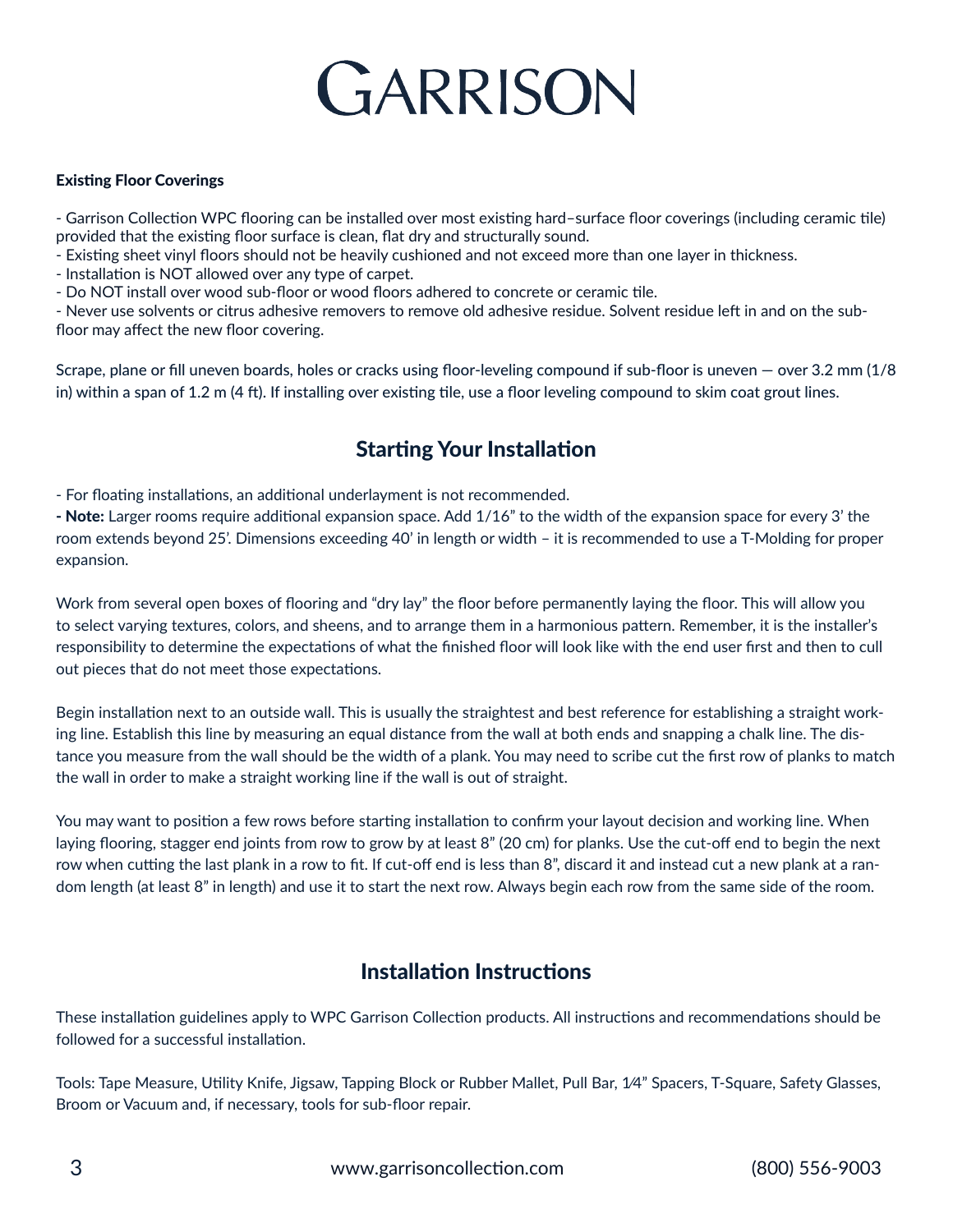

• Garrison Collection WPC floor covering is an interior product and must be stored/installed in a temperature-controlled interior environment, maintained between 55 and 85 degrees F or 13°-29°C.

• Excessive moisture in the sub-floor could promote mold, mildew, and other moisture related issues that will contribute to an unhealthy indoor environment. Garrison Collection is not responsible for damages related to these moisture issues.

• Flexible silicone caulking should be used around the perimeter of the installation in areas being exposed to excessive topical moisture.

• Flooring should be installed after all other trades have completed work that could damage the flooring.

• Use cementitious patching and leveling compounds that meet or exceed maximum moisture level and pH requirements. Use of gypsum- based patching and/or leveling compounds, which contain Portland or high alumina cement and meet or exceed the compressive strength of 3,000 psi are acceptable.

• Inspect all planks for damage prior to installation. If you have any concerns about the product fit or finish, call you local Garrison Collection location. Claims/Returns will not be accepted for any flooring that has been cut to size and/or installed. Warning: Electric heating mats that are not embedded into the sub-floor are not recommended for use underneath Garrison Collection WPC floors.

Installation: Garrison Collection WPC flooring is engineered to be installed utilizing the floating method. Do not install cabinets or fixed objects atop the flooring. Proper expansion space is required. Undercut all doorjambs. Do not fasten wall moldings and/or transition strips to the floor and planks.

• Check groove on plank to make sure it is clean and free of debris.

## Completing The Job

- Sweep or vacuum floor
- Clean the floor with proper floor cleaner

- Install transition pieces -i.e. – thresholds, t-moldings, base boards and quarter round. Glue moldings to wall, not the floor.

- Inspect final floor for nicks and or minor gaps fill with appropriate color putty.
- Unused material should be left with owner and stored in a dry place in case of future repairs are needed.
- Use plywood or hardboard when moving heavy appliances or furniture across floor.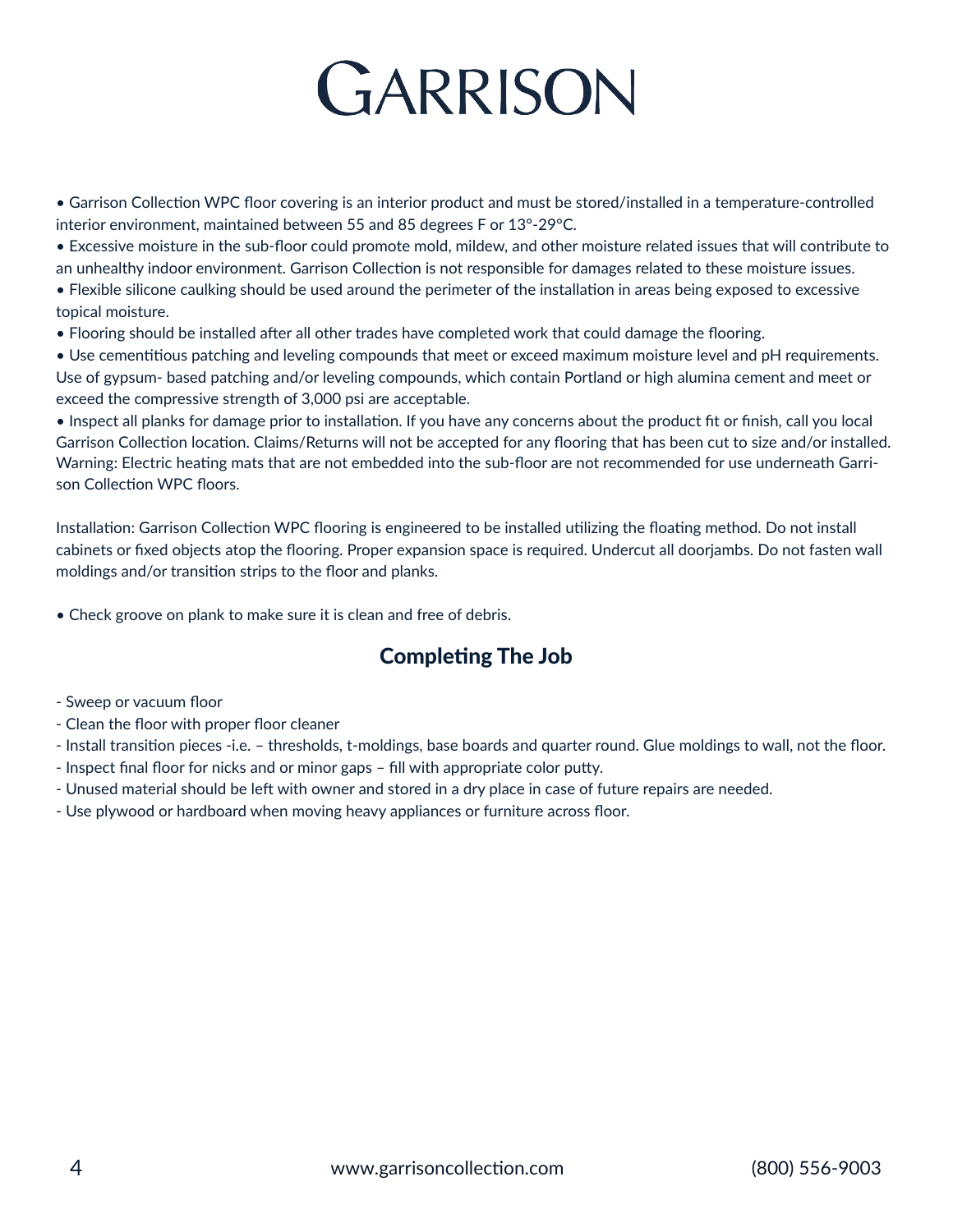# GARRISON

## Preventive Maintenance

 - Always protect floors from direct exposure of sunlight that can cause the flooring or stain to change colors. Warranties do not cover damage from UV exposure. Recommended humidity levels are between 35% R.H. - 55% R.H.

- Protect floors when moving heavy objects to prevent permanent scratches and tears. The use of plywood and heavy cardboard are examples of protective barriers.

- Use appropriate wide floor protectors under tables, chairs, and any other heavy home furnishing to avoid permanent damage. As a rule, the heavier the object, the wider the floor protector.

- Walk-off mats should be used at all entrances to absorb soil and moisture. The use of appropriate mats will help avoid scratches and damages to the floor. If mats are placed directly on top of the floors, use proper indoor mats. Mats that can trap moisture underneath have potential to cause possible discoloration. Latex and rubber backings should not be used. - Area rugs are recommended in high traffic and pivot areas. Avoid shoes with spiked or damaged heels. Also keep pets' paws and nails cleaned and trimmed.

## Floor Care & Maintenance

Remember, like any floor covering, our floors will show signs of wear over time, depending on the size and lifestyle of your family. By observing a few precautions and setting up a regular cleaning routine and maintenance program, you can expect years of beauty from your floor. The following are examples of the reasonable and necessary maintenance you are expected to perform. They are not intended to be an exclusive list.

- Sweep or vacuum regularly since built-up grit can damage the surface of the floors. The vacuum head must be a brush or felt type. Be certain the wheels of the vacuum are clean and do not damage the finish. Do not use a vacuum with a beater bar head.

- Remove spills promptly using a soft cloth and cleaning products recommended by the manufacturer.

- Mist a Neutral PH floor cleaner to damp-mop your floor. Do not use floor cleaning machines or steam cleaners as this can severely damage the flooring and will void the warranties.

- Use the manufacturer's recommended cleaners with a clean terry cloth mop. Always sweep or vacuum the floors prior to using floor cleaners. Do not allow excess cleaner to remain on the floors surface as this may permanently damage the floors.

- Do not use 2 in 1 cleaners with polish that may contain acrylics or urethane polish to restore gloss – the use of these products will void the finish warranty and may produce unsatisfactory results when not applied properly.

- Keep pets' nails trimmed, and paws clean and free of dirt, gravel, grease, oil, and stains.
- Place protective felt pads beneath furniture legs and feet to reduce scratches and dents. Replace pads as needed.
- Use a dolly and protective sheets of plywood when moving heavy objects, furniture, or appliances.

- Make certain furniture casters are clean and operate properly (a minimum 1" wide WPC surface where it comes in contact with the flooring is recommended). Clean wheels periodically to remove dirt and debris.

- Remove shoes with spiked or damaged heels before walking on floor.